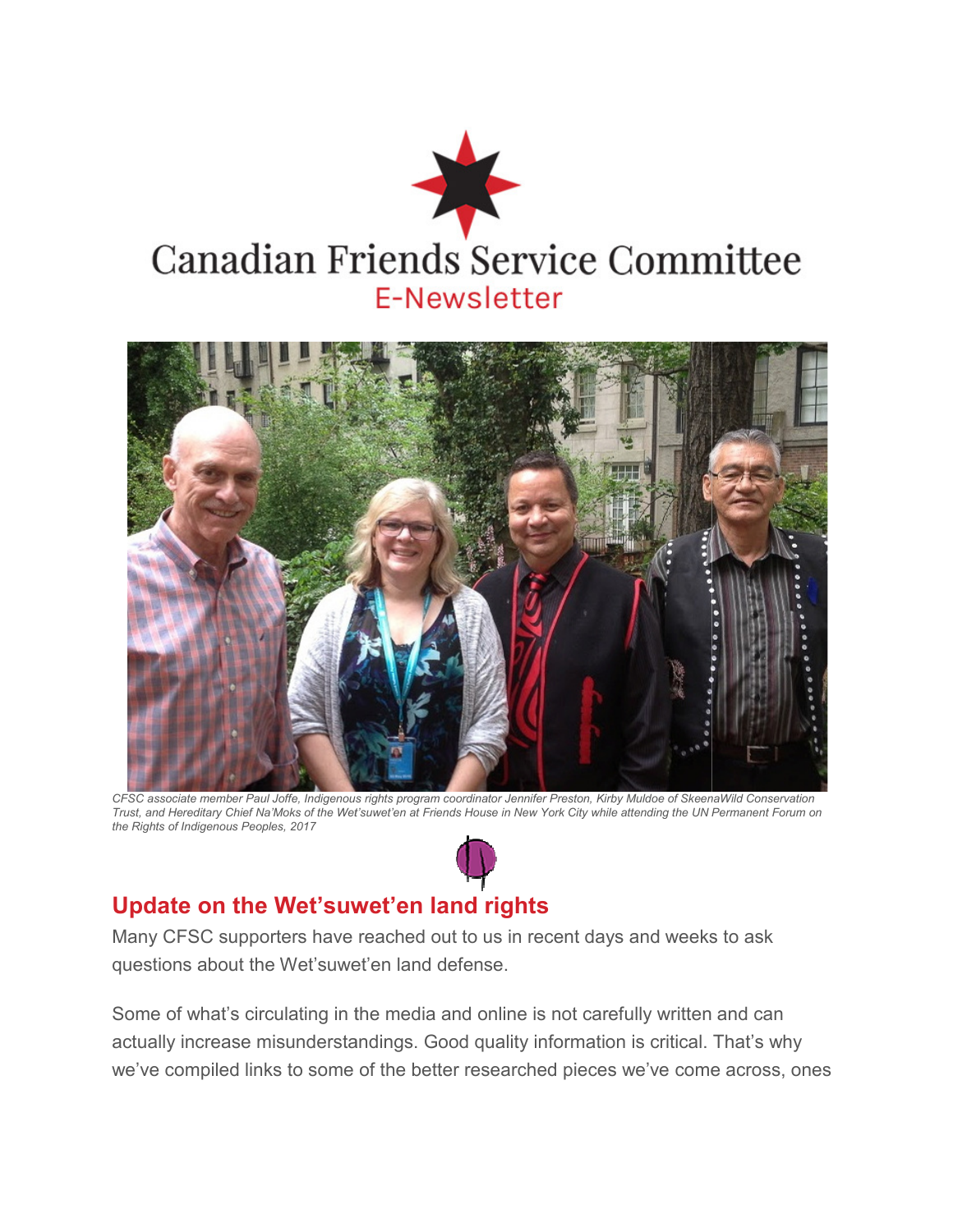that can help you to understand what's going on. Find the list (which we will update as that can help you to understand what's going on. Find the list (which we will l<br>new information becomes available) at <u>https://quakerservice.ca/Wetsuweten</u>





## **CFSC on Nonviolence Radio and on cable TV on Nonviolence**

Don't urgent problems require actions with immediate consequences? Is nonviolence a tool for the privileged, or at least, those outside the pain of violent conflict that's happening right now? Don't urgent problems require actions with immediate consequences? Is nonviolence a<br>tool for the privileged, or at least, those outside the pain of violent conflict that's<br>happening right now?<br>To help answer these difficul

the Peace Program coordinator for the Canadian Friends Service Committee and the author of "Are We Done Fighting? Building Understanding in a World of Hate and Division." the Peace Program coordinator for the Canadian Friends Service Committee and t<br>author of "Are We Done Fighting? Building Understanding in a World of Hate and<br>Division."<br>The episode discusses how nonviolence operates at a d h Matthew Legge,<br>nmittee and the<br>of Hate and<br>an we might

initially realize and, as such, has a kind of success that is not always immediately visible. Find a transcript of the show and streaming/download links for the podcast: initially realize and, as such, has a kind of success that is not always immediately<br>visible. Find a transcript of the show and streaming/download links for the podcast:<br><u>https://wagingnonviolence.org/metta/2020/02/the-wor</u> <u>ready-to-try-another-way-of-resolving-our-problems</u>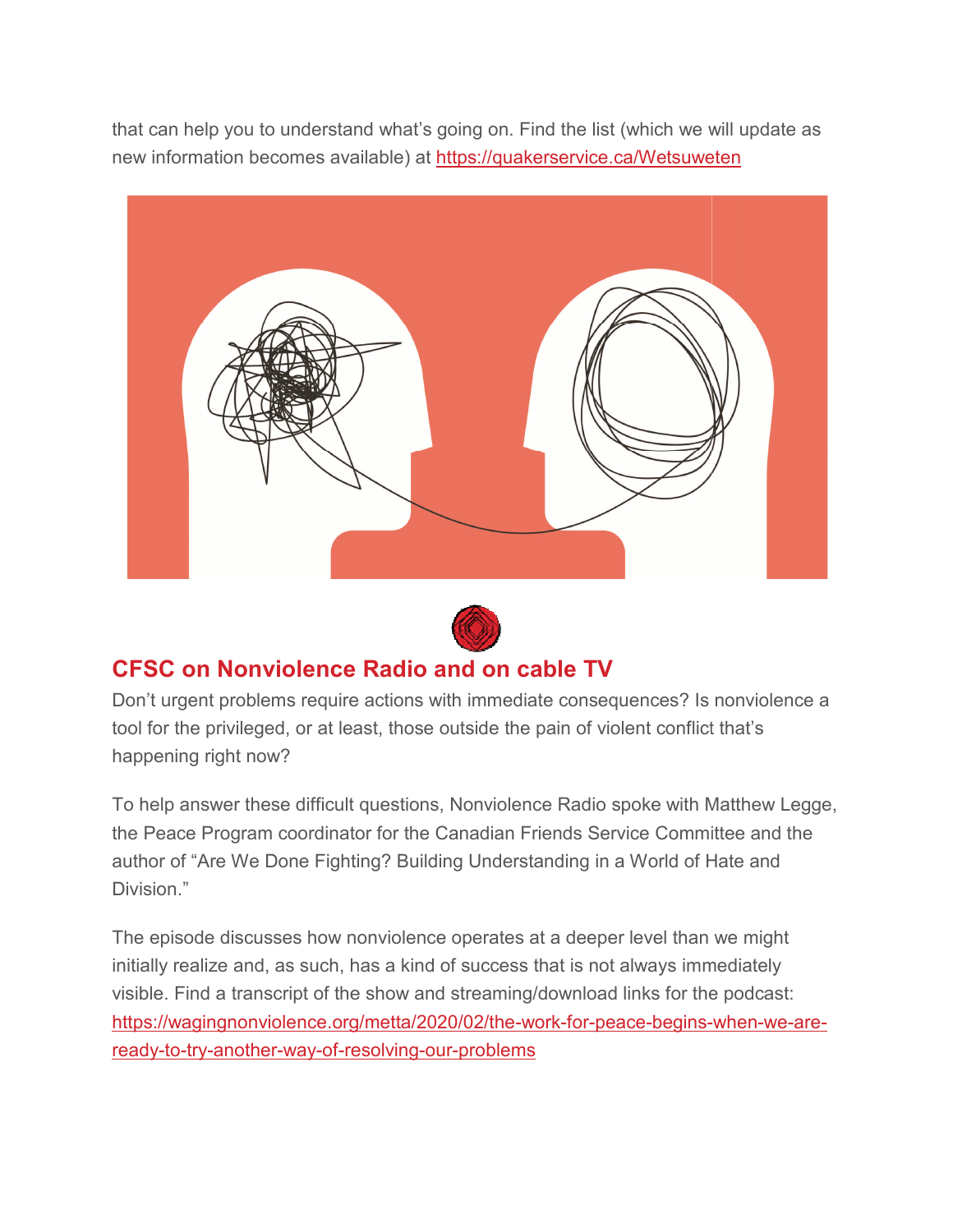Matt was also interviewed for The Citizen's Forum, a program broadcast on cable TV in Victoria, BC: https://www.youtube.com/watch?v=Ud\_jk551Bm0



Scene near the Israel-Gaza border December 29, 2008 – credit Amir Farshad Ebrahimi CC-BY.



### **CFSC calls for Canada to reject "peace" plan to "peace" plan**

On January 28 the United States unveiled it's Middle East "peace" plan. This plan On January 28 the United States unveiled it's Middle East "peace" plan. This plan<br>makes a mockery of the word "peace." Due to our grave concerns about this dangerous plan, we have called on the government of Canada to reject it.

As Friend and lifelong peace advocate Ursula Franklin put it, "You don't have peace and plan, we have called on the government of Canada to reject it.<br>As Friend and lifelong peace advocate Ursula Franklin put it, "You don't have peac<br>justice to yourself." These two, justice and peace, are indivisible. They ca obtained when there is peace and justice for all. Any plan toward peace must involve all parties in the negotiation process. It must reflect the needs of all affected parties, not parties in the negotiation process. It must reflect the need<br>just the needs of the party in the more powerful position.

Find our full open letter at: https://quakerservice.ca/USMiddleEastPlan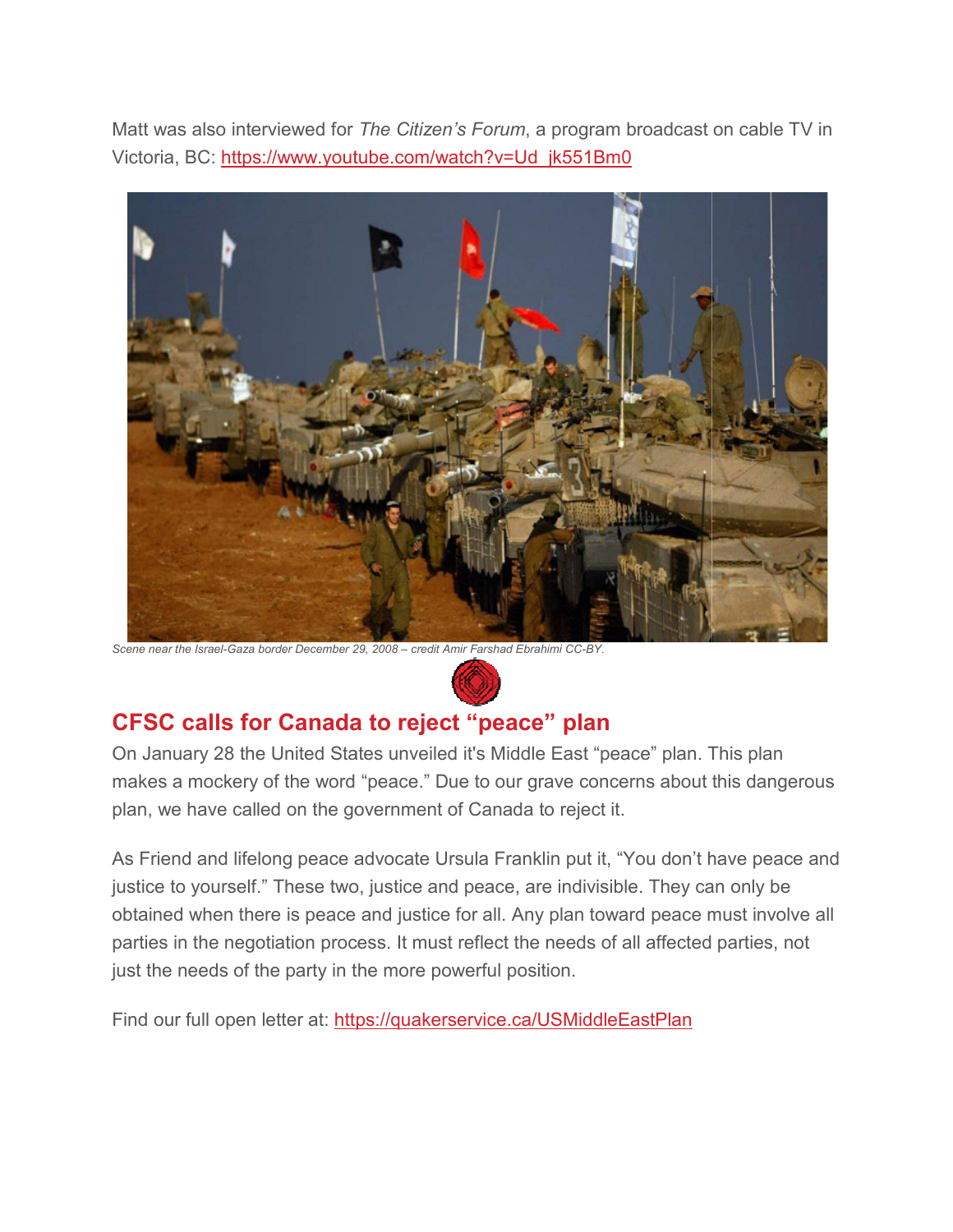

*Michael Gil CC-BY.*



# **Reforms needed to Canada's**  *Criminal Records Act*

In 2010-11 new laws came forward to raise fees for applying for a criminal record In 2010-11 new laws came forward to raise fees for applying for a criminal reco<br>suspension by *over 320%.* A 2018 report from Canada's Department of Justice recognized that the fees had become out of reach for many people. It stated that "a recognized that the fees had become out of reach for many people. It stated that "a<br>[criminal] record can even tip the balance in a person's life towards ongoing criminal behaviour."

This issue is simple to address and could make a major positive impact on many lives. CFSC has joined with 10 other organizations active on criminal justice issue This issue is simple to address and could make a major positive impact on many lives.<br>CFSC has joined with 10 other organizations active on criminal justice issues to write a<br>open letter. It calls on the government of Cana help improve Canada's *Criminal Records Act Records Act*. Bill S-214 would automatically expire help improve Canada's *Criminal Records Act*. Bill S-214 would automatically expir<br>certain criminal records, making it more likely for some Canadians to get jobs and remain law-abiding. **Reforms needed to Canada's Criminal Records Act**<br>In 2010-11 new laws came forward to raise fees for applying for a criminal record<br>suspension by over 320%. A 2018 report from Canada's Department of Justice<br>recognized that

"We can and must do more to positively impact many of the 3.5 million Canadians who have a criminal record today," notes the letter. Read it at: https://quakerservice.ca/criminalrecords